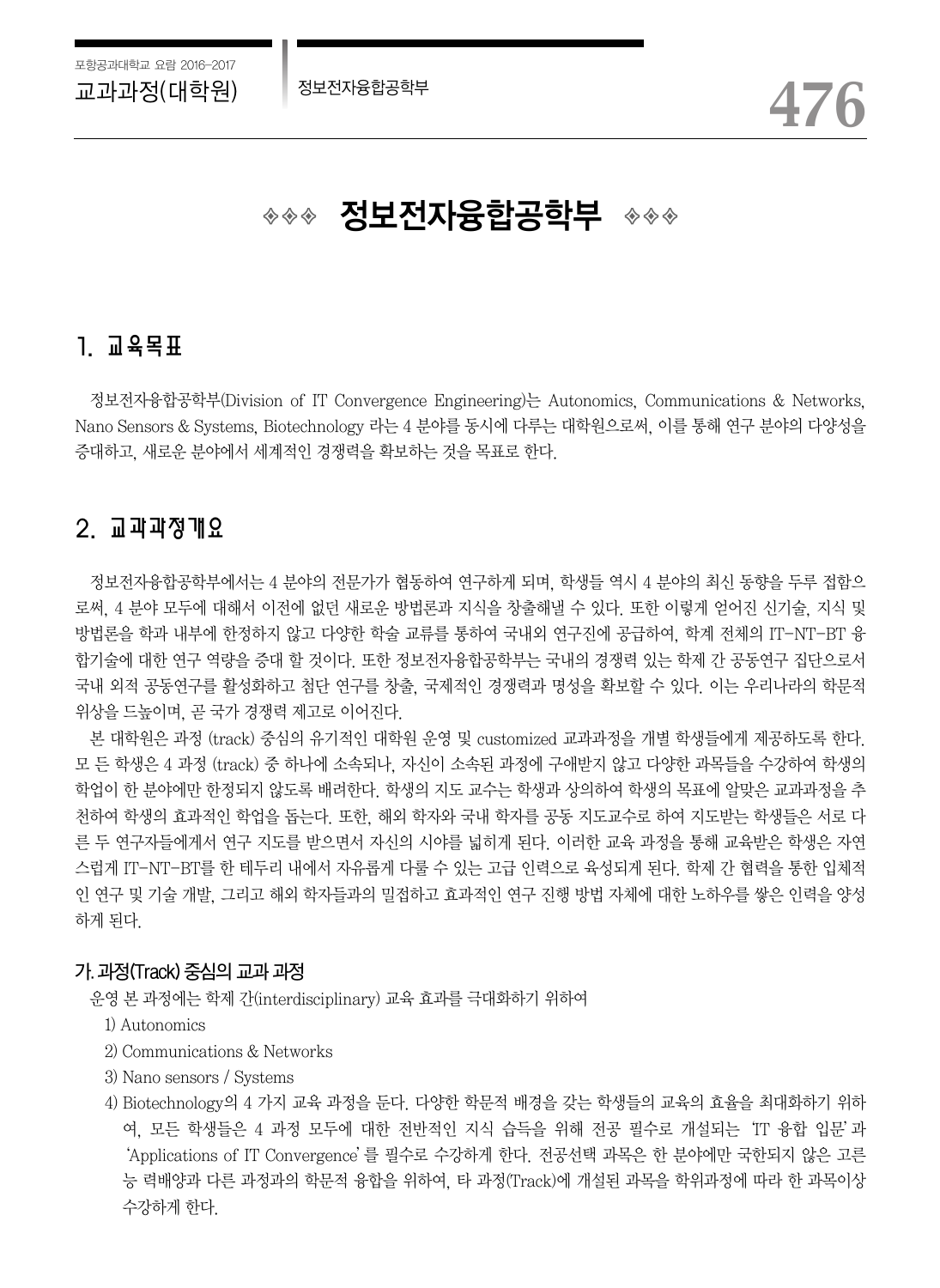#### ◈ Track 1. Autonomics

본 track은 컴퓨터 네트워크, 소프트웨어 공학, 기계학습 등에서 개발된 이론, 기술 등을 기반으로 하여 최소한의 인간 개입만으로도 원활히 작동하는 대규모 자율 시스템을 구현하는데 필요한 지식 및 기술의 이해 및 습득을 목표로 한다. Knowledge representation, 센서 네트워크 통신, 나노 센서를 비롯한 각종 센서의 데이터를 처리하기 위한 기술, Biotechnology에 기반한 생체 데이터 분석 기술, 시스템 보안, 아키텍처 설계 등 광범위한 분야에서의 교육과 연구가 이 루어진다.

#### ◈ Track 2. Communications & Networks

본 트랙에서는 무선 통신 및 네트워크 기술에 대한 전반적인 이론을 이해하고, 이를 다양한 응용 분야에서 활용할 수 있 도록 교육하는 것을 목표로 한다. 새로운 고속 다중 안테나 전송 시스템을 위한 modulation/encoding/decoding/ demodulation 기술, 유무선 통합 네트워크상에서 안전한 데이터 전송을 위한 네트워킹 프로토콜의 설계 및 분석, 네트워 크 제어 시스템의 최적화 등에 대한 교육 및 연구가 이루어진다.

#### ◈ Track 3. Nano Sensors & Systems

본 과정은 나노과학 및 나노공학 분야의 연구를 통하여 U-Health 및 U-Environment 용 저비용 최소형 집적 시스템 에 이용될 첨단 전자소자 및 센서 등을 개발하는 것을 목표로 한다. U-Health 및 U-Environment 응용을 위한 autonomic system의 개발에 필요한 초저전력 무선 transceiver, intelligent signal processing, 차세대 메모리 소자 및 바이오센서 시스템 분야 등을 아우르는 정보통신, 나노 및 생명공학 분야의 연구 및 교육이 이루어진다.

#### ◈ Track 4. Biotechnology

세포 내의 신호전달 (signal transduction)과정, 세포 분열과정, 유전자 발현 과정 등 U-Health care 등의 ubiquitous 시스템이 사용할 데이터의 원천이 되는 생체의 구조 및 시스템 차원의 이해를 목적으로 한다. 특히 분자 수준에서 시스템 수준까지의 생화학적 과정 연구, 지도 형성, 기억 및 세포분화 등의 개체 수준의 연구 등을 통하여 밝혀진 여러 생명 현상 을 시스템 차원에서 이해하고 정량적이며 수리적인 방법을 개발, 이용하여 이를 해석, 규명하는 것을 목표로 한다.

#### 나. 졸업학점

|      | 이수학점 |      |                                                                                                 |  |  |  |
|------|------|------|-------------------------------------------------------------------------------------------------|--|--|--|
| 학위과정 | 교과학점 | 연구학점 | 비고                                                                                              |  |  |  |
| 석사   | 28학점 |      | - 연구학점은 석사논문연구, 박사논문연구, 세미나 과목 임.                                                               |  |  |  |
|      | 18학점 | 10학점 | - 세미나과목 ITCE800A Seminars in IT Convergence Engineering을<br>석사, 통합 및 박사과정에서 각각 2학기 이상 이수하여야 함.  |  |  |  |
| 박사   | 32학점 |      | 단, 타 학과 컴퓨터공학과, 전자전기공학과, 생명과학과 등                                                                |  |  |  |
|      | 12학점 | 20학점 | 에서 세미나 과목을 수강할 경우,                                                                              |  |  |  |
|      | 60학점 |      | "ITCE800A Seminars in IT Convergence"과목 이수를 대체 인정함.<br>- 교과학점은 ITCE 교과목, 타 학과 대학원 교과목, 학부 400단위 |  |  |  |
| 통합   | 27학점 | 33학점 | 교과목(6학점까지 인정)임.                                                                                 |  |  |  |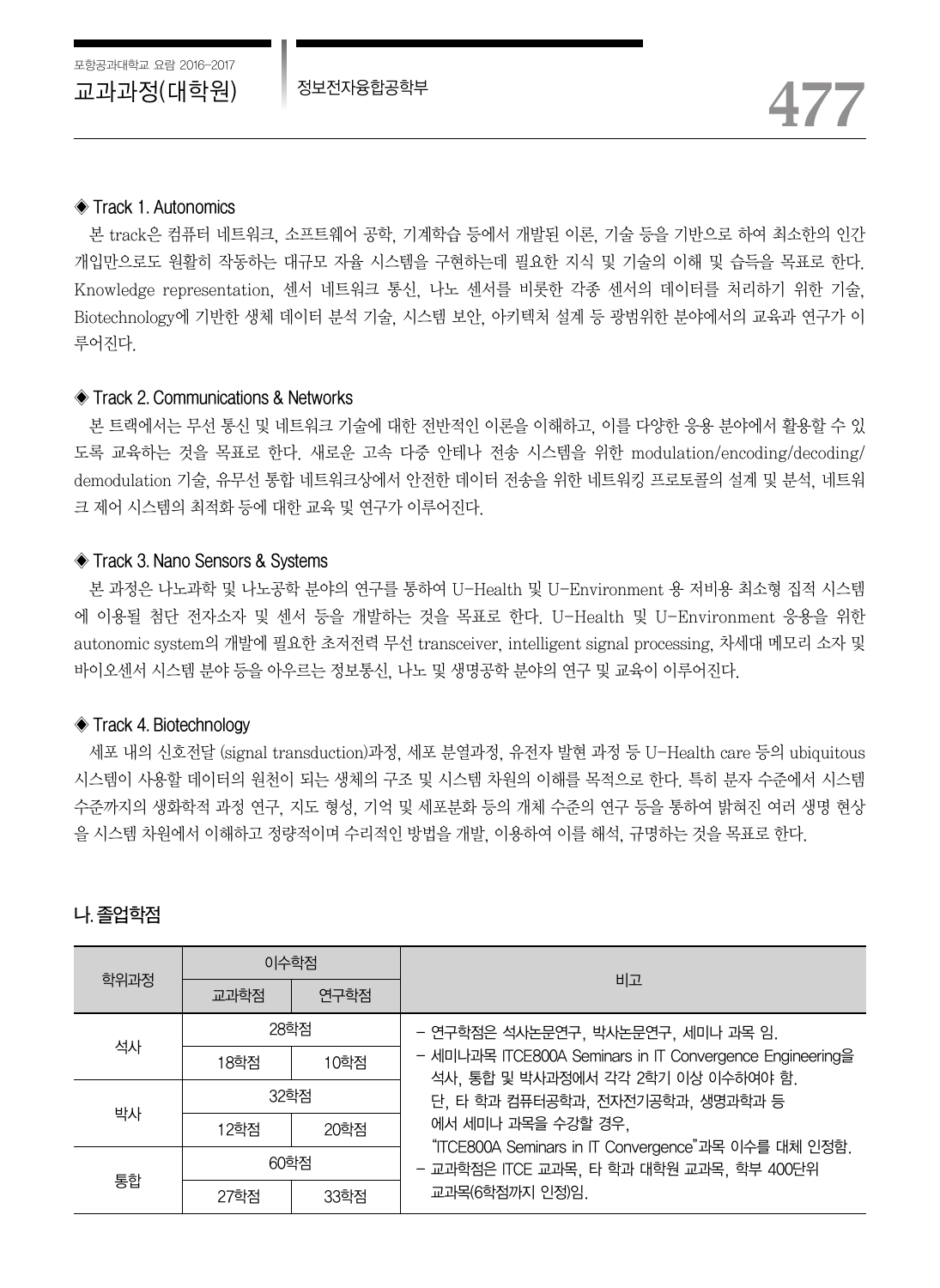#### 다. 과정(Track)별 최소 이수 교과학점

| 과정 | 전공필수 | 소속 과정(Track) 전공선택<br>타 과정(Track) 전공선택 |     |
|----|------|---------------------------------------|-----|
| 석시 | 6학점* | $\overline{\phantom{0}}$              | -   |
| 박사 | 6학점* | 3학점                                   | 3학점 |
| 통합 | 6학점* | 12학점                                  | 6학점 |

※ 2009년, 2010년 입학생은 3학점

※ 학위과정별 졸업이수 교과학점 중 과정별 최소 이수 교과학점 기준을 충족하여야 함.

단, 이전 학위과정에서 전공필수과목을 수강한 학생의 경우는 수강을 면제한다.

## 3. 전공과목 일람표

| 이수구분        | 학수번호                                                           | 교과목명                                                | 강의-실험- 학점   |
|-------------|----------------------------------------------------------------|-----------------------------------------------------|-------------|
| ITCE500     |                                                                | Introduction to IT Convergence Engineering          | $3 - 0 - 3$ |
| 전공필수        | <b>ITCE600</b>                                                 | Applications of IT Convergence                      | $3 - 0 - 3$ |
|             | ITCE501/EECE700L                                               | Autonomic Systems                                   | $3 - 0 - 3$ |
|             | ITCE502                                                        | Ontologies and Semantic Reasoning                   | $3 - 0 - 3$ |
|             | ITCE503/EECE700M                                               | Information and Data Modelling                      | $3 - 0 - 3$ |
|             | ITCE504/EECE515                                                | Machine Learning                                    | $3 - 0 - 3$ |
|             | ITCE505/EECE524                                                | Probabilistic Graphical Models                      | $3 - 0 - 3$ |
| 전공선택        | ITCE601/EECE600                                                | <b>Distributed Processing</b>                       | $3 - 0 - 3$ |
| (Track1,    | ITCE602/EECE702R                                               | Wireless Network Security                           | $3 - 0 - 3$ |
| Autonomics) | ITCE603/EECE702E                                               | Self-Protection System                              | $3 - 0 - 3$ |
|             | ITCE605/EECE607                                                | Network and Service Management                      | $3 - 0 - 3$ |
|             | ITCE606                                                        | Knowledge Representation, Reasoning and Inferencing | $3 - 0 - 3$ |
|             | ITCE607                                                        | Advanced Semantic Reasoning and Applications        | $3 - 0 - 3$ |
|             | ITCE710 A/Z                                                    | Special Topics in Autonomics                        | 가변학점        |
|             | ITCE520/EECE609<br>Introduction to Random Variable and Process |                                                     | $3 - 0 - 3$ |
|             | ITCE521/EECE576                                                | Statistical Communication Theory                    | $3 - 0 - 3$ |
|             | ITCE522/EECE7000                                               | Human Body Communication and Networking for         | $3 - 0 - 3$ |
| 전공선택        |                                                                | Convergence Engineering.                            |             |
| (Track2,    | ITCE620/EECE608                                                | <b>Advanced Computer Networks</b>                   | $3 - 0 - 3$ |
| Comm.&      | ITCE621/EECE620                                                | Mobile Networks                                     | $3 - 0 - 3$ |
| Networks)   | ITCE622/EECE626                                                | Multimedia Networking                               | $3 - 0 - 3$ |
|             | ITCE623/EECE663                                                | <b>Estimation Theory</b>                            | $3 - 0 - 3$ |
|             | ITCE624/EECE668                                                | Robust Control                                      | $3 - 0 - 3$ |
| ITCE720 A/Z |                                                                | Special Topics in Communications & Networks         | 가변학점        |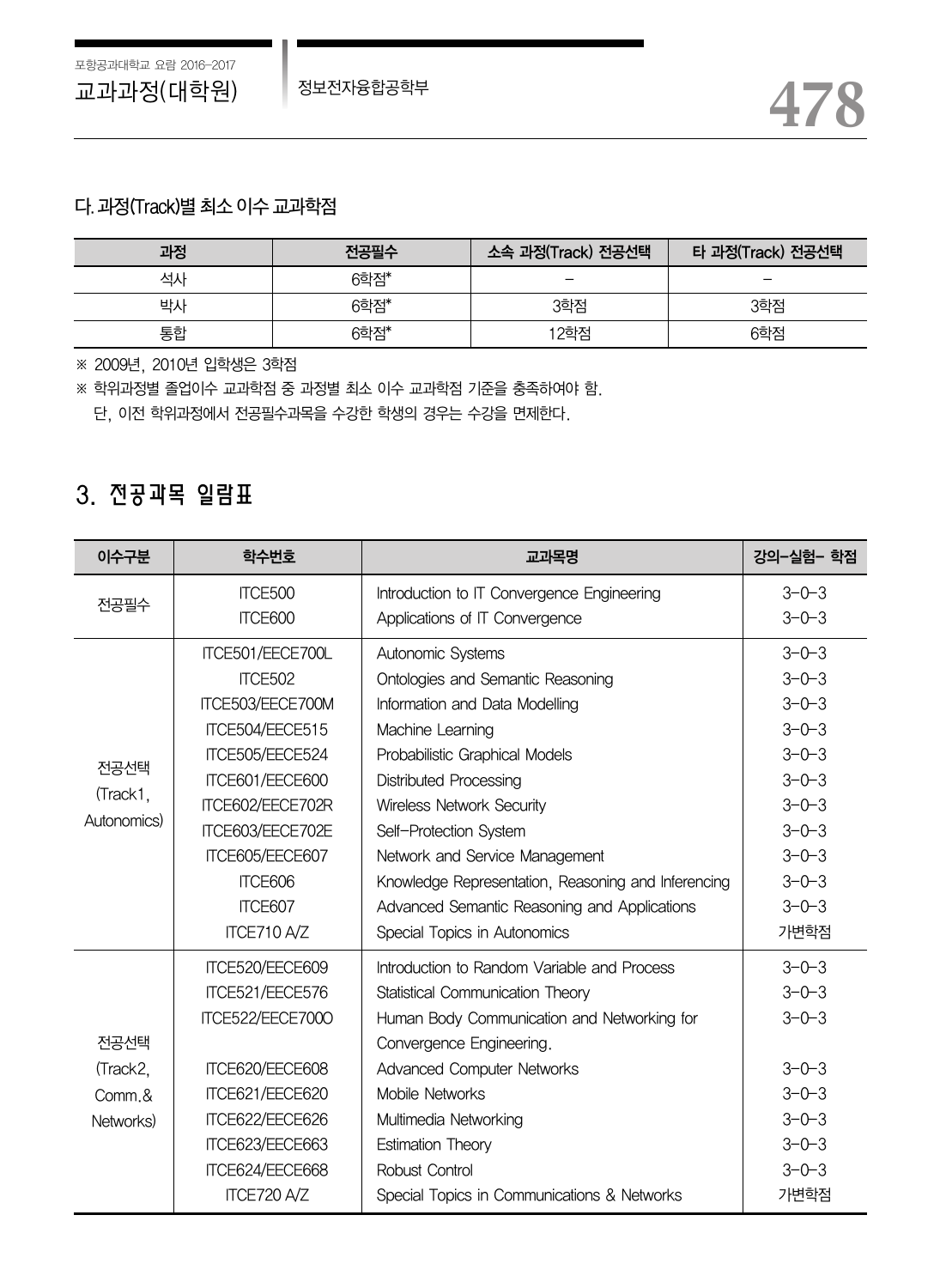포항공과대학교 요람 2016-2017

| 이수구분           | 학수번호                    | 교과목명                                          | 강의-실험- 학점   |
|----------------|-------------------------|-----------------------------------------------|-------------|
|                | ITCE540                 | Introduction to Nano Technology               | $3 - 0 - 3$ |
|                | ITCE541/EECE560         | Nano Flectronics                              | $3 - 0 - 3$ |
|                | ITCE542/EECE593         | Microwave Active Circuits                     | $3 - 0 - 3$ |
|                | ITCE543/EECE596         | <b>RFIC Design</b>                            | $3 - 0 - 3$ |
|                | ITCE544/EECE569         | Analog Integrated Circuits                    | $3 - 0 - 3$ |
| 전공선택           | ITCE545/EECE570         | Digital Integrated Circuits                   | $3 - 0 - 3$ |
| (Track3,       | ITCE546/EECE401         | Semiconductor Flectronics II                  | $3 - 0 - 3$ |
| Nano Sensors   | ITCE640                 | Low Power Integrated Circuits                 | $3 - 0 - 3$ |
| & Systems)     | ITCE641                 | Semiconductor Theory                          | $3 - 0 - 3$ |
|                | ITCE642/EECE598         | <b>Advanced Nano Devices</b>                  | $3 - 0 - 3$ |
|                | ITCE643                 | CMOS Circuits for Sensor Interface            | $3 - 0 - 3$ |
|                | ITCE644                 | Nano Bio Sensor Engineering                   | $3 - 0 - 3$ |
|                | ITCE645                 | Sensor Technology for Convergence Engineering | $3 - 0 - 3$ |
| ITCE740 A/Z    |                         | Special Topics in Nano Sensors & Systems      | 가변학점        |
|                | ITCE560/MOLS619         | <b>Bioinformatics</b>                         | $3 - 0 - 3$ |
|                | ITCE561/MOLS502         | Advanced Biochemistry                         | $3 - 0 - 3$ |
| 전공선택           | ITCE562/MOLS515/IBIO655 | Biology of Aging                              | $3 - 0 - 3$ |
| (Track4,       | <b>ITCE563/IBIO614</b>  | Frontiers of Interdisciplinary Biosciences    | $3 - 0 - 3$ |
| Biotechnology) | <b>ITCE564/IBIO615</b>  | Advanced Bioengineering                       | $3 - 0 - 3$ |
|                | ITCE565/MOLS508         | Advanced Developmental Biology                | $3 - 0 - 3$ |
|                | ITCE566/MOLS517/IBIO528 | <b>Advanced Molecular Genetics</b>            | $3 - 0 - 3$ |
|                | ITCE760 A/Z             | Special Topics in Biotechnology               | 가변학점        |
|                | ITCE800 A/Z             | Seminars in IT Convergence Engineering        | 가변학점        |
| 연구과목           | ITCE699                 | Master Thesis Research                        | 가변학점        |
|                | ITCE899                 | Doctoral Dissertation Research                | 가변학점        |

## 4. 교과목 개요

ITCE 500 Introduction to IT Convergence Engineering  $\cdots \cdots \cdots \cdots \cdots \cdots \cdots \cdots \cdots \cdots \cdots (3-0-3)$ This course generally introduces Autonomics, Communications & Networks, Nano Sensors & Systems, Biotechnology and other related studies and focuses on possible creative research areas so that students can choose their research themes.

| ITCE 501/EECE 700L Autonomic Systems $\cdots$ and $\cdots$ and $\cdots$ and $\cdots$ and $\cdots$ and $\cdots$ (3-0-3) |  |
|------------------------------------------------------------------------------------------------------------------------|--|
| This course is intended for the students who are interested in understanding autonomic systems. First, the             |  |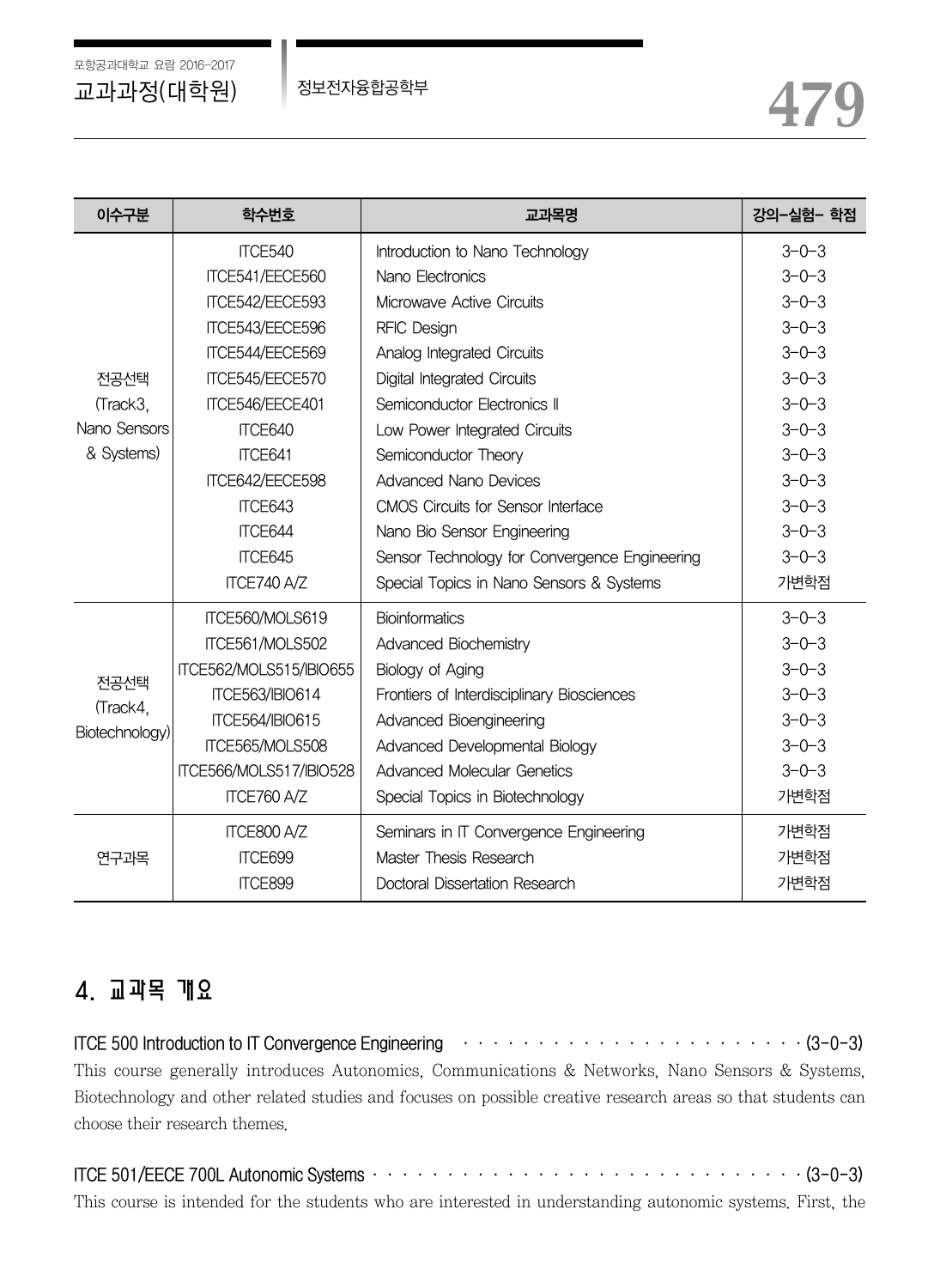need and motivation for autonomic systems will be described. Next, we will review different autonomic architectures from the US, Europe and Asia, emphasizing core mechanisms such as control loops, management abstractions, and how sensors and effectors interface the autonomic manager to the entity being managed. We will then examine the salient features of representative autonomic systems, and augment this with practical examples based on our WCU ITCE program, and discuss potential research topics for autonomics graduate students. The course will conclude with examples that explain how to manage different types of systems, how to enable business needs to drive the management of systems and services, and how to orchestrate behavior.

#### ITCE 502 Ontologies and Semantic Reasoning  $\cdots \cdots \cdots \cdots \cdots \cdots \cdots \cdots \cdots \cdots \cdots \cdots (3-0-3)$

This course is intended for researchers and practitioners who are interested in designing ontologies to support knowledge engineering and management for use in semantic reasoning. This course emphasizes an understanding of the fundamentals required to build robust conceptual models using ontologies.

#### ITCE 503/EECE 700M Information and Data Modelling  $\cdots \cdots \cdots \cdots \cdots \cdots \cdots \cdots \cdots \cdots \cdots$  (3-0-3)

This course provides a detailed understanding of object-oriented information and data modeling, and how to use models to represent, analyze, and act on knowledge. This course gives a deeper insight into the foundations of modeling, and emphasizes the use of modern software engineering practices, such as patterns, to represent and process information for common modeling problems. A detailed review of object-oriented information modeling fundamentals will be conducted, followed by hands-on experience in building different types of models for various applications ranging from well structured use cases to ad hoc design. Elements from our WCU ITCE program will be used as examples for students to build, analyze, and optimize models throughout the course to reinforce the theory learned.

#### ITCE 504/EECE 515 Machine Learning ······························(3-0-3)

Machine learning is the study of computer algorithms that allow computers to "learn". It is a method of creating computer algorithms such that computers are able to perform pattern recognition, prediction, decision, and so on. This introductory course on machine learning will address mathematical and statistical methods involving current statistical machine learning as well as various applications. Topics to be covered include density estimation, Bayes decision theory, latent variable models, mixture models, discriminant analysis, clustering, classification, dimensionality reduction, regression, kernel methods, VC-dimension, HMM, MLP, RBF, etc. Main focus will be given to statistical and probabilistic methods for machine learning, involving supervised, unsupervised, and semisupervised learning.

### ITCE 505/EECE 524 Probabilistic Graphical Models ·························(3-0-3)

Probabilistic graphical models are a happy marriage between probability theory and graph theory, providing a flexible and powerful tool for the design and analysis of machine learning algorithms when uncertainty and complexity are involved. This course offers an introduction to graphical models, emphasizing both theories and applications. Trees, factor graphs, undirected/ directed graphs are considered, where nodes are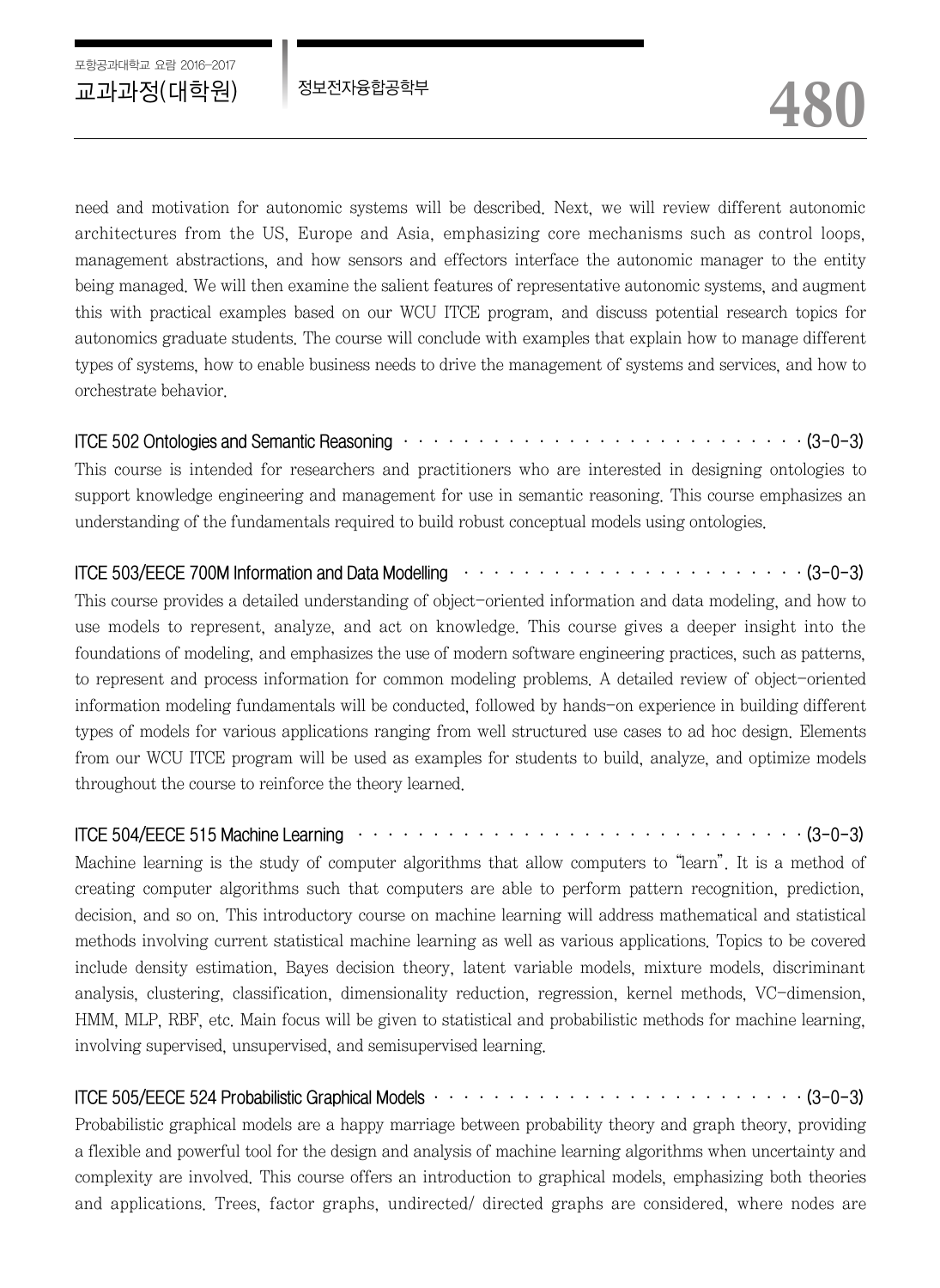포항공과대학교 요람 2016-2017

associated with random variables. Probabilistic inference(belief propagation) and ststistical estimation methods are introduced for graphical models.

## ITCE 520/EECE 609 Introduction to Random Variable and Process  $\cdots \cdots \cdots \cdots \cdots \cdots \cdots$  (3-0-3) Probability theory and random variables are discussed, which includes the relationship and transformation of random variables. Stochastic or random process is discussed, including stationary and nonstationary random processes, dynamics and filtering problems.

### ITCE 521/EECE 576 Statistical Communication Theory ·······················(3-0-3)

Prerequisite : Undergraduate level Probability theory, Signal and systems, Linear algebra

- Review the basic principles of linear analysis, probability, statistics, and random processes
- Learn the analysis of linear and nonlinear systems with random inputs.
- Learn the design of systems that satisfy some statistical conditions for signal detection and waveform estimation
- Learn about how the information theory is applied to communication systems
- Learn the properties of noise in the communication systems

ITCE 522/EECE 7000 Human Body Communication and Networking for convergence Engineering  $\cdots$  (3-0-3) In this course, students will learn short-range wireless network solutions for personal and body area networks. Topics include network topologies, protocols, and industry standards for these networks such as Bluetooth, ZigBee, 802.15.3, and 802.15.4. They also include ultra low-power signal processing, RF communication near or in body networks, security provisions, and data fusion techniques. Personal and body area network scenarios and applications are also discussed.

ITCE 540 Introduction to Nano Technology  $\cdots \cdots \cdots \cdots \cdots \cdots \cdots \cdots \cdots \cdots \cdots \cdots \cdots (3-0-3)$ 

This course provides in depth understanding of nanotechnologies including nanoelectronics, functionalized carbon nanotubes or nanowires, and MEMS. The biomedical application like Biological field effects transisters (BioFETs) is covered in the course as well.

#### ITCE 541/EECE 560 Nano Electronics·······························(3-0-3)

This course covers analysis of semiconductor surface, quantum state, conduction mechanism at surface, optical properties and elastic properties, surface processing technique and device application.

#### ITCE 542/EECE 593 Microwave Active Circuits···························(3-0-3)

This course covers the basic concept of microwave active circuit designs such as s-parameter, twoport network, matching circuit and gain/stability of transistor based amplifier. Then, the circuit design methodology for the important functional blocks of microwave transceivers such as broadband amplifiers, LNA, power amplifier, microwave mixer and power oscillator is studied.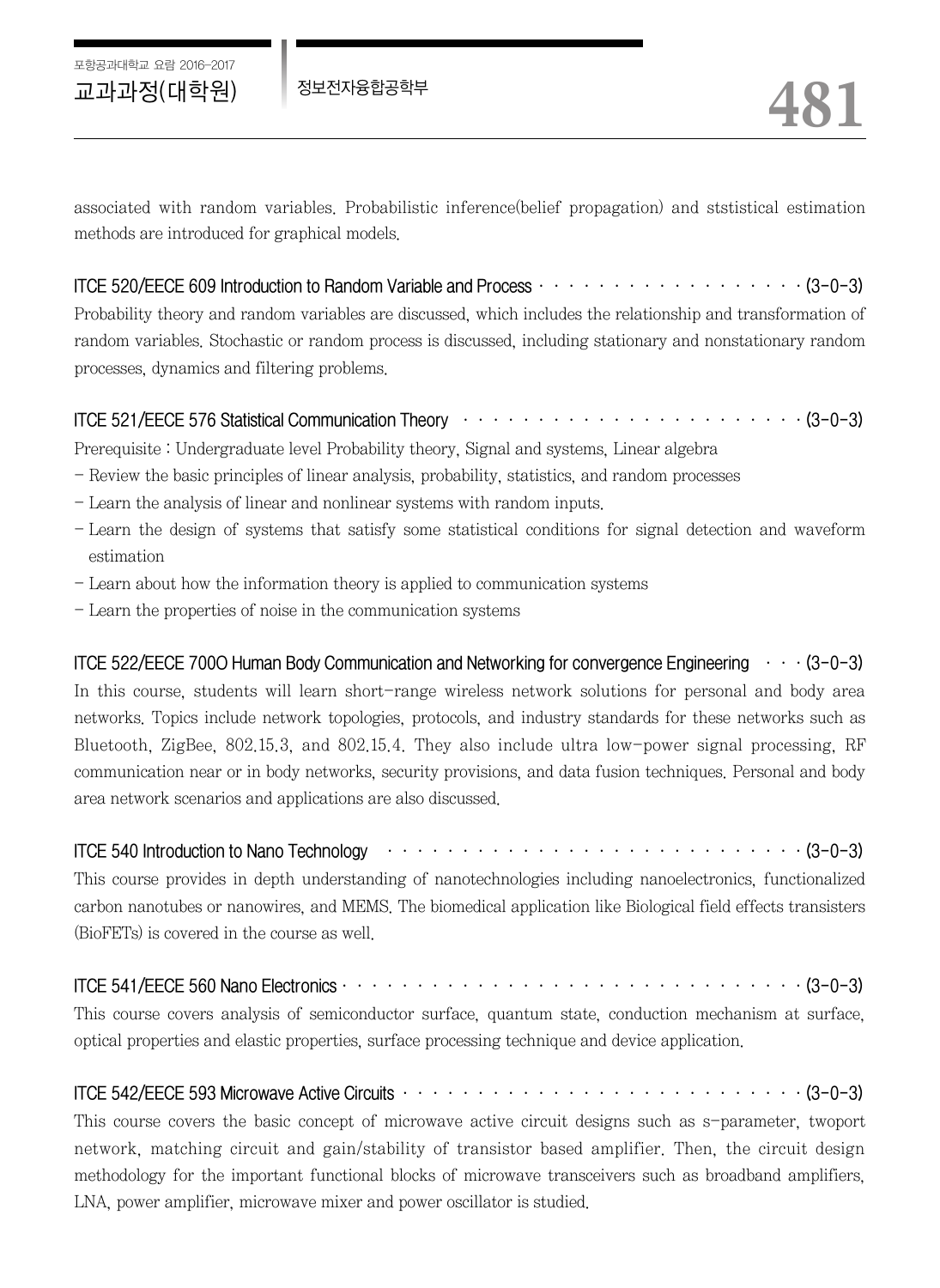ITCE 543/EECE 596 RFIC Design·································(3-0-3)

The important RFIC chip design methods for the transceiver of the wireless communication system are studied. First, the transceiver architecture of the system is described. Then, the important functional blocks of the transceiver are covered. They include passive component design, LNA, mixer, oscillator and phase noise, and frequency synthesizer.

#### ITCE 544/EECE 569 Analog Integrated Circuits···························(3-0-3)

Covers CMOS analog integrated circuit design techniques using hand analysis and SPICE simulation, reviews the operation of single transistor amplifiers such as CS CG CD amplifiers, frequency response and stability, noise analysis, bandgap voltage source and current source bias circuits, single-ended and fully-differential CMOS OP amp circuits, switched capacitor filter, phase locked loop and delay locked loop.

ITCE 545/EECE 570 Digital Integrated Circuits ···························(3-0-3)

Covers CMOS digital integrated circuit design techniques using hand analysis and SPICE simulation. Operation of CMOS inverter circuit, static logic circuit, dynamic logic circuits such as domino NORA and TSPC, pass transistor and differential logic circuits, VLSI building block circuits such as adder multiplier and data path, low power circuit technique, memory circuit such as ROM Fash memory SRAm and DRAM.

ITCE 546/EECE 401 Semiconductor Electronics II ·························(3-0-3)

Based on the Semiconductor Electronics course 1, students will learn a more detailed knowledge of Semiconductor technology. This course will cover P/N Juction, Heterojuction, Bipolar transistor, MOSFET, nano-scaled CMOS HBT and HEMT.

#### ITCE 560/MOLS 619 Bioinformatics································(3-0-3)

This course addresses ways of searching for and analyzing DNA and protein information, as well as providing insight into biological literature and the latest trends in and the future of bioinformatics.

ITCE 561/MOLS 502 Advanced Biochemistry  $\cdots \cdots \cdots \cdots \cdots \cdots \cdots \cdots \cdots \cdots \cdots \cdots$  (3-0-3)

This course explores the structures and regulation of receptors and ionic channels, and the molecular regulatory mechanisms of factors in signal pathways that emanate from them. In addition, the principles of enzyme chemical structures, functions, and application and related metabolic pathways and their significance as well as contemporary research techniques are addressed. In particular, emphasis is placed on enzyme kinetics, reaction mechanisms, and active sites, labeling and determination techniques, structural relationships among active inhibitors and active sites, and the modification of enzymes using genetic engineering and gene expression.

ITCE 562/MOLS 515/IBIO 655 Biology of Aging ··························(3-0-3)

The focus of this course is on current understanding of aging process at an organismic level. Emphasis is placed on genetic control mechanisms that regulate aging and age-related diseases. Moreover, students will discuss key molecular signaling pathways that regulate aging processes, which are conserved across phyla.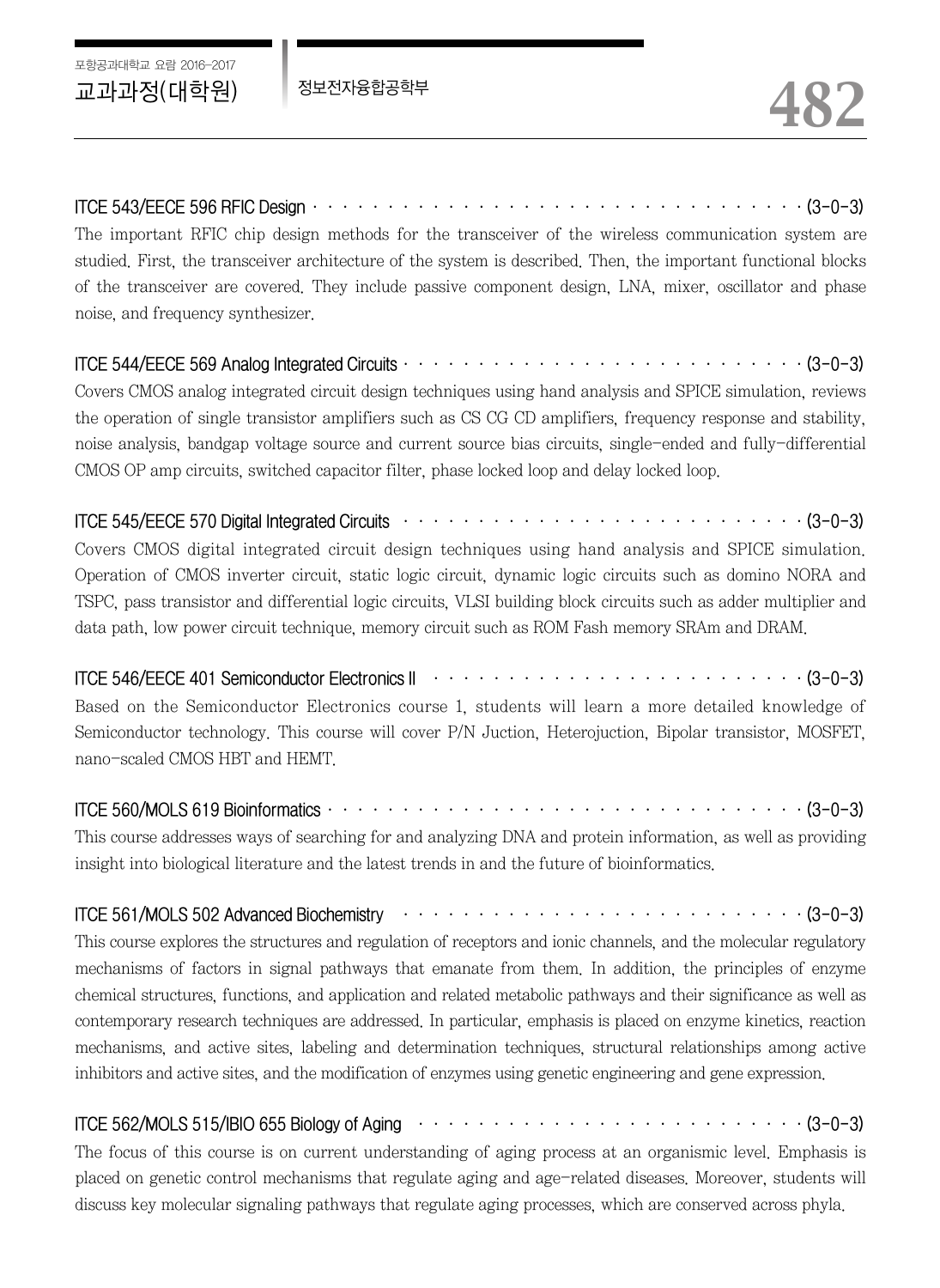포항공과대학교 요람 2016-2017

| ITCE 563/IBIO 614 Frontiers of Interdisciplinary Biosciences $\cdots \cdots \cdots \cdots \cdots \cdots \cdots \cdots \cdots \cdots (3-0-3)$ |  |  |  |
|----------------------------------------------------------------------------------------------------------------------------------------------|--|--|--|
| The course helps students choose research topics.                                                                                            |  |  |  |

ITCE 564/IBIO 615 Advanced Bioengineering  $\cdots \cdots \cdots \cdots \cdots \cdots \cdots \cdots \cdots \cdots \cdots \cdots$  (3-0-3) The course analyses the emerging biotech industry, its prospects and research directions. In addition, the course introduces basic and novel technologies in biotech industry.

ITCE 565/MOLS 508 Advanced Developmental Biology ·······················(3-0-3) This course explores the mechanisms through which the fertilized egg develops into an entity composed of various cells, tissues, and organs.

ITCE 566/MOLS 517/IBIO 528 Advanced Molecular Genetics  $\cdots \cdots \cdots \cdots \cdots \cdots \cdots$ This course is designed to help students learn recent exiting advances in the molecular genetics. The topics include functional genetics, model organisms, molecular genomics. In addition, students will discuss breakthrough findings in the molecular genetics field.

ITCE 600 Applications of IT Convergence ·····························(3-0-3)

In this course, students will learn how to perform research to support their projects which were defined and specified in ITCE500 Introduction to IT Convergence Engineering. The project will culminate in a submission of a conference or journal paper submission. The course will provide a set of 4 soft skills lecture on scientific databases, scientific publishing, project management.

ITCE 601/EECE 600 Distributed Processing ····························(3-0-3)

This course will study the fundamental aspects of modern distributed systems. Issues concerned with distributed systems such as transparency, communication, resource sharing, fault tolerance, scalability, consistency, and security as well as those concerned with designing, developing, and managing distributed applications and services will be covered in this course. Special emphasis will lie on emerging Peer-to-Peer computing.

ITCE 602/EECE 702R Wireless Network Security ··························(3-0-3)

Students will learn security principle and types of security adaption of wireless networks such as WWAN, WLAN, WPAN, MANET. The security issues are handled in the respect of prevention and protection. The aim of the subject is to focus on fundamental issues regarding wireless network security and to make the students'own researches possible.

ITCE 603/EECE 702E Self-Protection System  $\cdots \cdots \cdots \cdots \cdots \cdots \cdots \cdots \cdots \cdots \cdots \cdots$  (3-0-3)

The course deals with the principles and methods of self protection system to the unknown security intrusion from inner/ outer system. The course studies detection of attack and intrusion, automatic detection of weakness, complementation of weakness, automatic learning about intrusion, and automatic backup etc. and the methods for reducing weaknesses.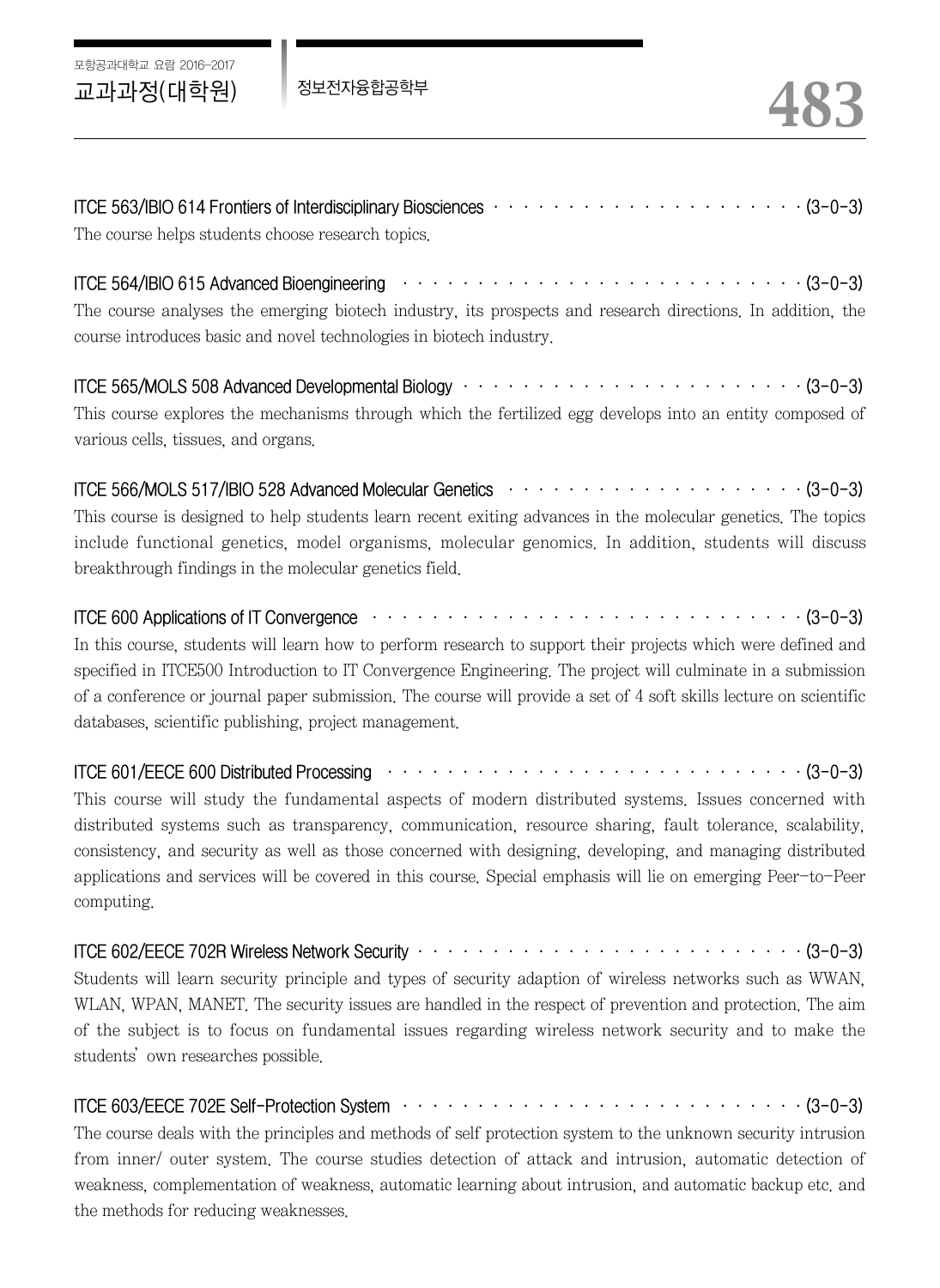ITCE 605/EECE 607 Network and Service Management  $\cdots \cdots \cdots \cdots \cdots \cdots \cdots \cdots \cdots \cdots \cdots$  (3-0-3) The course will start with the fundamental concepts in network and service management, illustrated through a number of prominent frameworks. It will discuss key challenges in network and service management today and show how these problems are tackled with example techniques from both theoretical and system design perspectives. This course will also show autonomic networking as a principle design objective in dealing with the current network and service management complexity.

ITCE 606 Knowledge Representation, Reasoning and Inferencing  $\cdots \cdots \cdots \cdots \cdots \cdots \cdots \cdots$  (3-0-3) This course focuses on approaches relating to representing different data in a common way, which is crucial for reasoning and planning for solving problems in autonomic systems. The course illustrates the importance of (1) defining a common form for relating different information from different sources to derive a combined

understanding of a managed entity, (2) transforming the common representation of knowledge to a form amenable to efficient reasoning, and (3) adding constraints for performing intelligent search and planning.

## ITCE 607 Advanced Semantic Reasoning and Applications  $\cdots \cdots \cdots \cdots \cdots \cdots \cdots \cdots \cdots \cdots$  (3-0-3)

This course explains how to apply semantic reasoning provided by autonomic systems to build systems for current and Future Internet applications. This course starts by reviewing finite state machines, and then using finite state machines to model formal as well as natural languages.

### ITCE 620/EECE 608 Advanced Computer Networks ························(3-0-3)

The main goal of this course is to study advanced topics on network technologies. The course begins with the basic concepts and techniques on computer networks, and then covers technical details in advanced topics on computer networks. This course also covers the state of the art protocols in networking technology.

#### ITCE 621/EECE 620 Mobile Networks·······························(3-0-3)

Recently diverse wireless mobile networks are deployed. This course provides an in-depth understanding of the fundamental problems in the area of mobile networks and studies the state of the art solutions to solve the problems. This course also covers many important issues in the area of wireless mobile networks.

#### ITCE 622/EECE 626 Multimedia Networking ····························(3-0-3)

This course deals with the basic concepts that multimedia data can be effectively transferred through wire and wireless network. The course specifies media control technology considering networks and network control technology regarding media, introducing the best suitable technology which can connect those technologies.

ITCE 623/EECE 663 Estimation Theory ······························(3-0-3)

This course introduces the conventional linear estimators in frequency and time domains. In the algorithm point of view, two issues associated with the number of computations and the numerical stability are addressed and the modified estimators are provided. Furthermore, modern estimators, mainly designed with linear programming, are tackled under mixed criteria.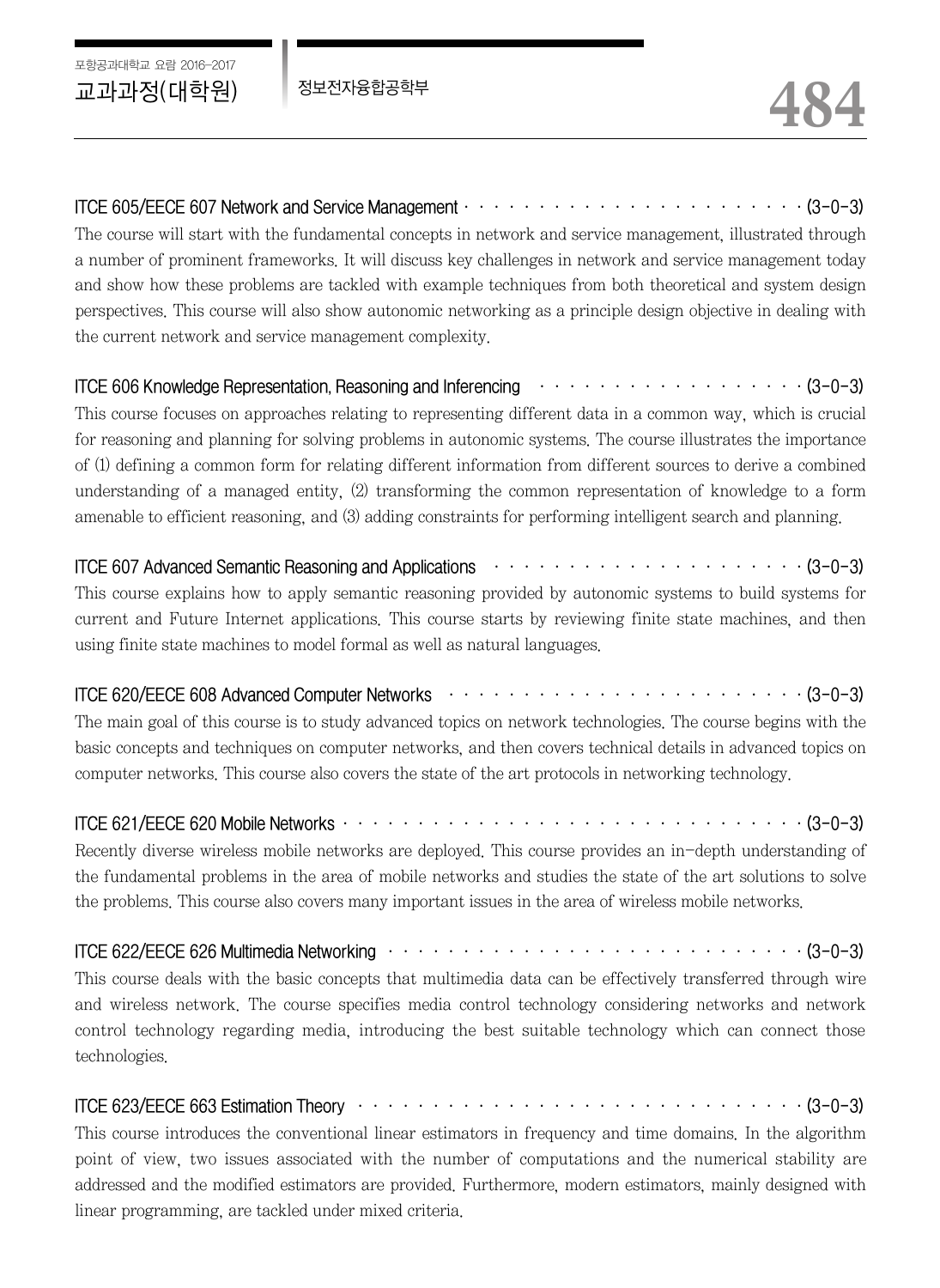### ITCE 624/EECE 668 Robust Control ·······························(3-0-3)

This course summarizes modern techniques, based on linear system theories, for analyzing and synthesizing linear and even nonlinear systems. Especially, so-called LMIs (linear matrix inequality), belonging to convex conditions, are used to design robust controllers against nonlinearities or uncertainties under various criteria.

#### ITCE 640 Low Power Integrated Circuits ······························(3-0-3)

The low power design of CMOS Integrated circuits is essential to implement the low power sensor networks. The class starts with the review of the CMOS device physics with the emphasis on the subthreshold operation. It covers the low power analog circuits such as OP amps, switched capacitor circuits, continuous time filters, analog-to-digital converters and RF circuits. It also covers the low power design technique of digital circuits including low power logic circuits and SRAMs.

#### ITCE 641 Semiconductor Theory ·································(3-0-3)

This course provides a fundamental and in-depth knowledge of the theory of operation, modeling, parameter extraction, scaling issues, and higher order effects of active semiconductor devices that are used in mainstream semiconductor technology and emerging devices of practical interest. There will be a comprehensive review of the theories and latest models for the devices that are valid out to very high frequencies and the use of physical device modeling. A review of the latest device technologies and architectures will be presented. The course will be a prerequisite to the other applied courses in nanotechnology, nanoelectronics and photonics.

#### ITCE 642/EECE 598 Advanced Nano Devices ···························(3-0-3)

This course covers recent developments of nano devices. Lectures focus on basic device fundamentals, second order effects, fabrication processes, characteristics, and reliability of novel devices. Through term project assignments, students are expected to gain an understanding of advanced electron devices.

#### ITCE 643 CMOS Circuits for Sensor Interface  $\cdots \cdots \cdots \cdots \cdots \cdots \cdots \cdots \cdots \cdots \cdots \cdots$  (3-0-3)

The operation principles of the sensors for monitoring the human body or the environment will be introduced. The low power circuit techniques will be studed by using the CMOS technology. The front-end analog amplifier, filter, analog-to-digital converter, microprocessor, memory and RF circuits will be covered.

#### ITCE 644 Nano Bio Sensor Engineering ······························(3-0-3)

The operation principles of the nano semiconductor devices and the bio-medical sensors are covered. The application examples of the nano devices to bio-medical applications will be studied.

#### ITCE 645 Sensor Technology for Convergence Engineering  $\cdots \cdots \cdots \cdots \cdots \cdots \cdots \cdots \cdots \cdots (3-0-3)$

Sensors are small devices, in a sense, designed to replace bulky analytical instruments to meet various needs in chemical, environmental, biomedical, agricultural, and several other industries. This course will discuss how micro and nonotechnologies have been shaping the sensor design and development. Development of